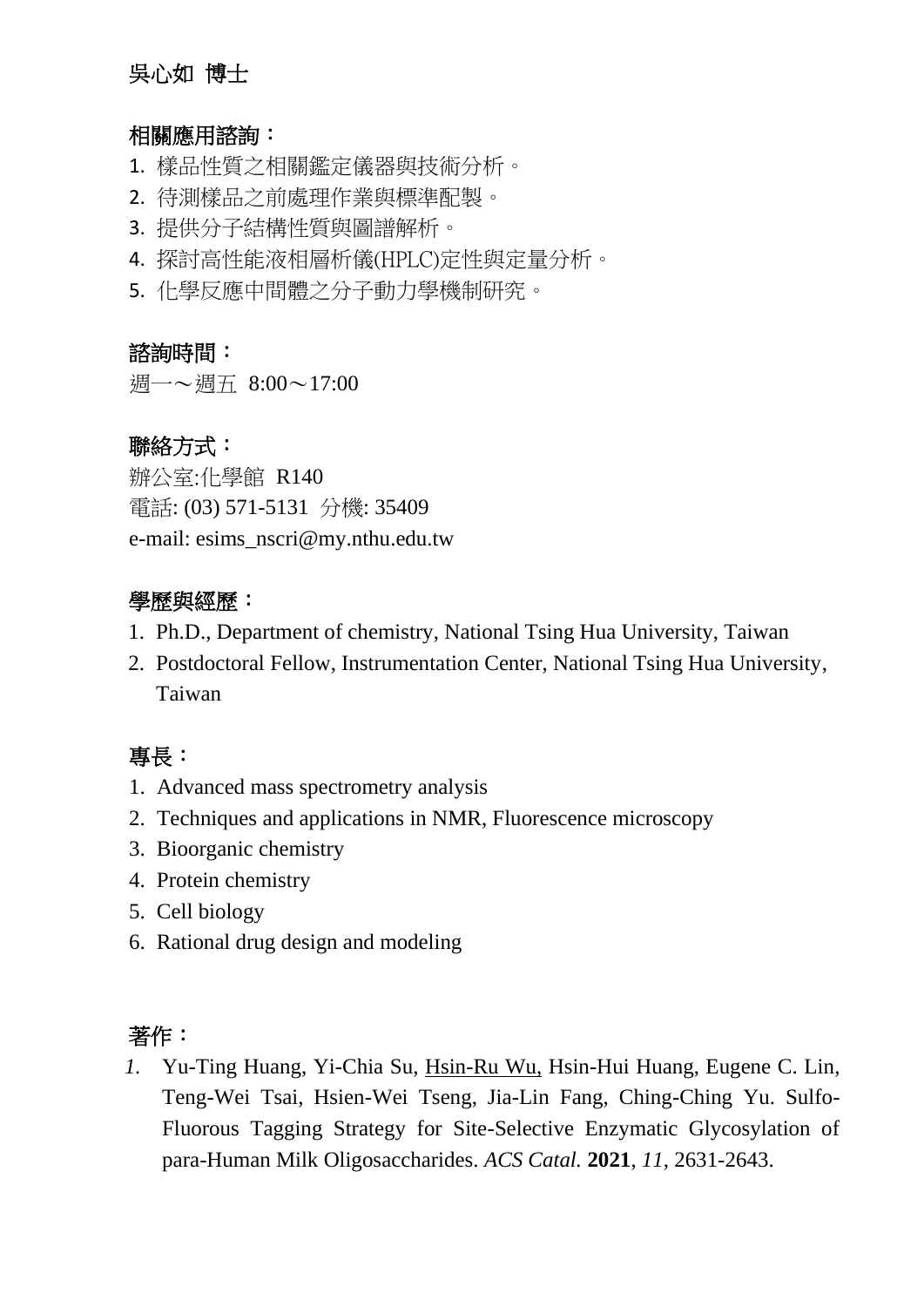- *2.* Kalyana K. Ponnapalli, Sachin K. Kawade, Avijit K. Adak, Hsin-Ru Wu; Lin, Chun-Cheng. Synthesis of Biologically Important 4-Phenyl-C-Glycosyl-1,2,3- Triazole Derivatives by Cu(I)-Catalyzed Azidealkyne Cycloaddition. *J. Chin. Chem. Soc.* **2021**, 1-6.
- *3.* Jyun-Siao Chen, Yi-Fan Ke, Heng-Yan Lin, Wesley Lin, Wei-Chung Yen, Hsin-Ru Wu, Shun-Yuan Luo. Development of a Novel Method for Trimethylsilylation of Saccharides*. Synthesis, 2021*, 53, 2000-2006.
- *4.* Mayur Thul, Amit Pantawane, Wesley Lin, Yi-Jyun Lin, Po-Fang Su, Shao-An Tseng, Hsin-Ru Wu, Wen-Yueh Ho, Shun-Yuan Luo. Tunable Aryl Imidazolium Ionic Liquids (TAIILs) as Environmentally Benign Catalysts for the Esterification of Fatty Acids to Biodiesel Fuel. *Catal. Commun.* **2021**, *149*, 106243-106248.
- *5.* Jyun-Siao Chen, Amit Ravindra Pantawane, Po-Hsun Huang, Jen-Wei Liu, Arumugam Sankar, Yi-Jyun Lin, Yu-Hao Liu, Hsin-Ru Wu, and Shun-Yuan Luo. One-Pot Protection Strategy of Glucosamine to Assemble Building Blocks of Chitosan and Lipid A. *Eur. J. Org. Chem.* **2020**, *34*, 5580-5595.
- *6.* Mayur Thul, Yao-Peng Wu, Yi-Jyun Lin, Shu-Lin Du, Hsin-Ru Wu, Wen-Yueh Ho, and Shun-Yuan Luo. Ionic Liquid Catalyzed Per-O-Acetylation and Benzylidene Ring-Opening Reaction. *Catalysts*, **2020**, *10*, 642-653.
- 7. Yi‐Jyun Lin, Yao‐Peng Wu, Mayur Thul, Ming‐Wei Hung, Shih‐Huan Chou, Wen‐Tin Chen, Wesley Lin, Michelle Lin, Daggula Mallikarjuna Reddy, Hsin‐Ru Wu, Wen‐Yueh Ho, Shun‐Yuan Luo. Tunable Aryl Imidazolium Recyclable Ionic Liquid with Dual Brønsted–Lewis Acid as Green Catalyst for Friedel–Crafts Acylation and Thioesterification. *Molecules*. **2020**, *25*, 352-367.
- *8.* Jyun-Siao Chen, Arumugam Sankar, Yi-Jyun Lin, Po-Hsun Huang, Chih-Hsiang Liao, Shen-Shen Wu, Hsin-Ru Wu and Shun-Yuan Luo. Phosphotungstic Acid as a Novel Acidic Catalyst for Carbohydrate Protection and Glycosylation. *RSC Adv*., **2019**, *9*, 33853-33862.
- *9.* Hsin-Ru Wu, Mohammed Tarique Anwar, Chen-Yo Fan, Penk Yeir Low, Takashi Angata, Chun-Cheng Lin. Expedient assembly of Oligo-LacNAcs by a Sugar Nucleotide Regeneration System: Finding the Role of Tandem LacNAc and Sialic Acid Position Towards Siglec Binding. *Eu*r. *J*. *Med. Chem.*